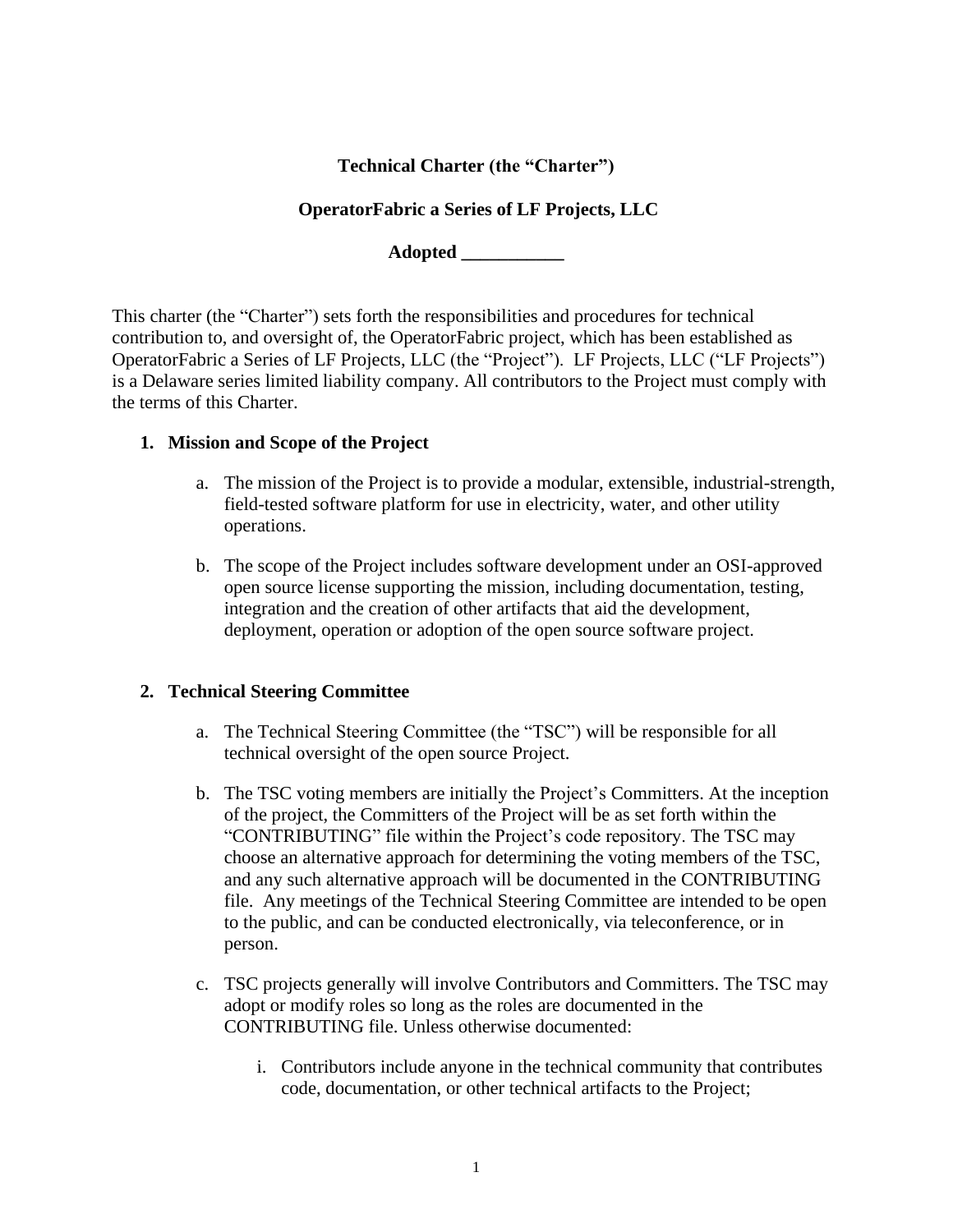- ii. Committers are Contributors who have earned the ability to modify ("commit") source code, documentation or other technical artifacts in a project's repository; and
- iii. A Contributor may become a Committer by a majority approval of the existing Committers. A Committer may be removed by a majority approval of the other existing Committers.
- d. Participation in the Project through becoming a Contributor and Committer is open to anyone so long as they abide by the terms of this Charter.
- e. The TSC may (1) establish work flow procedures for the submission, approval, and closure/archiving of projects, (2) set requirements for the promotion of Contributors to Committer status, as applicable, and (3) amend, adjust, refine and/or eliminate the roles of Contributors, and Committers, and create new roles, and publicly document any TSC roles, as it sees fit.
- f. The TSC may elect a TSC Chair, who will preside over meetings of the TSC and will serve until their resignation or replacement by the TSC. The TSC Chair, or any other TSC member so designated by the TSC, will serve as the primary communication contact between the Project and the LF Energy Foundation of The Linux Foundation.
- g. Responsibilities: The TSC will be responsible for all aspects of oversight relating to the Project, which may include:
	- i. coordinating the technical direction of the Project;
	- ii. approving project or system proposals (including, but not limited to, incubation, deprecation, and changes to a sub-project's scope);
	- iii. organizing sub-projects and removing projects;
	- iv. creating sub-committees or working groups to focus on cross-project technical issues and requirements;
	- v. appointing representatives to work with other open source or open standards communities;
	- vi. establishing community norms, workflows, issuing releases, and security issue reporting policies;
	- vii. approving and implementing policies and processes for contributing (to be published in the CONTRIBUTING file) and coordinating with the Series Manager to resolve matters or concerns that may arise as set forth in Section 7 of this Charter;
	- viii. discussions, seeking consensus, and where necessary, voting on technical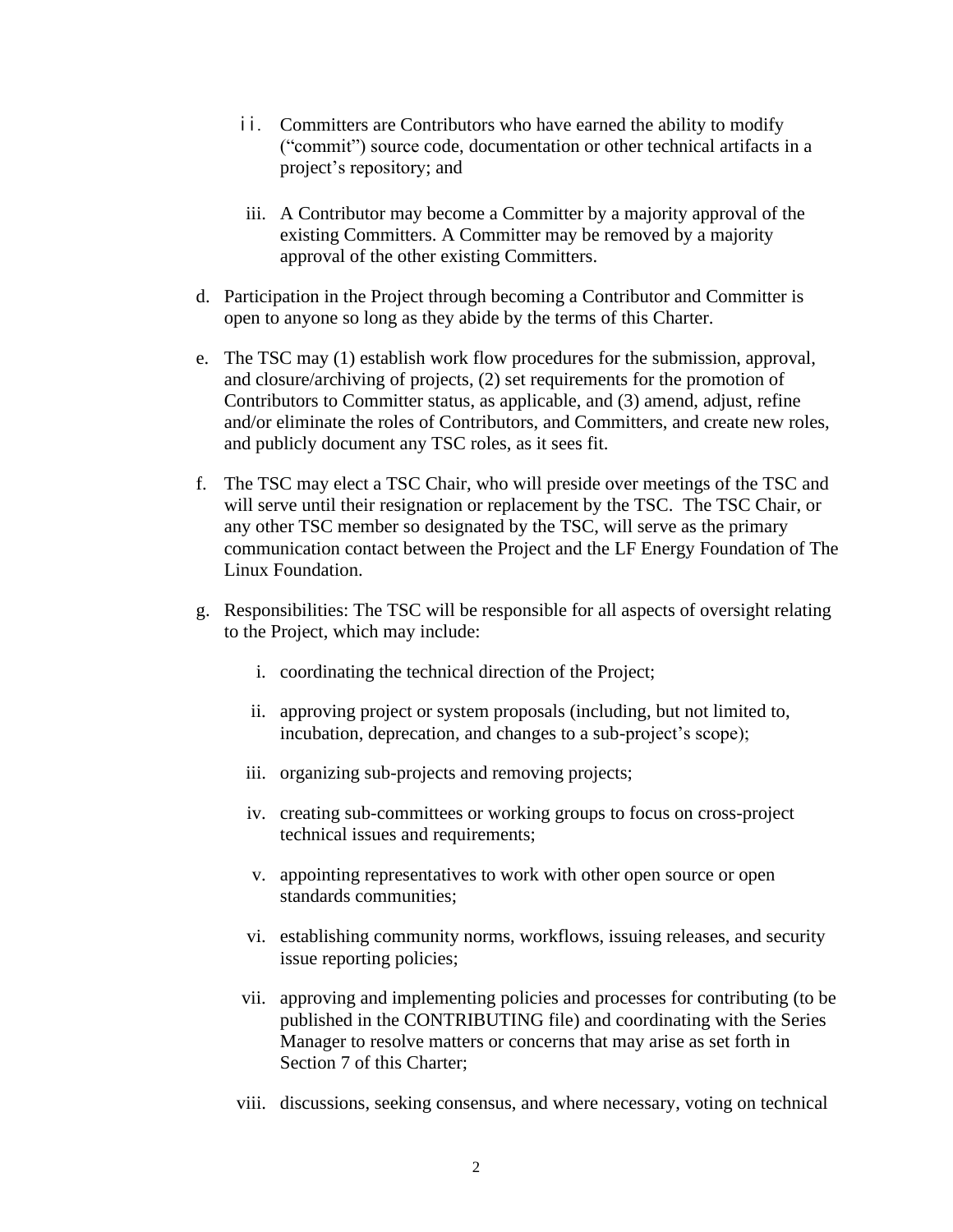matters relating to the code base that affect multiple projects; and

ix. coordinating any marketing, events, or communications regarding the Project with the LF Projects Manager or their designee.

### **3. TSC Voting**

- a. While the Project aims to operate as a consensus-based community, if any TSC decision requires a vote to move the Project forward, the voting members of the TSC will vote on a one vote per voting member basis.
- b. Quorum for TSC meetings requires at least fifty percent of all voting members of the TSC to be present. The TSC may continue to meet if quorum is not met but will be prevented from making any decisions at the meeting.
- c. Except as provided in Section 7.c. and 8.a, decisions by vote at a meeting require a majority vote of those in attendance, provided quorum is met. Decisions made by electronic vote without a meeting require a majority vote of all voting members of the TSC.
- d. In the event a vote cannot be resolved by the TSC, any voting member of the TSC may refer the matter to the Series Manager for assistance in reaching a resolution.

#### **4. Compliance with Policies**

- a. This Charter is subject to the Series Agreement for the Project and the Operating Agreement of LF Projects. Contributors will comply with the policies of LF Projects as may be adopted and amended by LF Projects, including, without limitation the policies listed at https://lfprojects.org/policies/.
- b. The TSC may adopt a code of conduct ("CoC") for the Project, which is subject to approval by the Series Manager. Contributors to the Project will comply with the CoC or, in the event that a Project-specific CoC has not been approved, the LF Projects Code of Conduct listed at https://lfprojects.org/policies/.
- c. When amending or adopting any policy applicable to the Project, LF Projects will publish such policy, as to be amended or adopted, on its web site at least 30 days prior to such policy taking effect; provided, however, that in the case of any amendment of the Trademark Policy or Terms of Use of LF Projects, any such amendment is effective upon publication on LF Project's web site.
- d. All participants must allow open participation from any individual or organization meeting the requirements for contributing under this Charter and any policies adopted for all participants by the TSC, regardless of competitive interests. Put another way, the Project community must not seek to exclude any participant based on any criteria, requirement, or reason other than those that are reasonable and applied on a non-discriminatory basis to all participants in the Project community.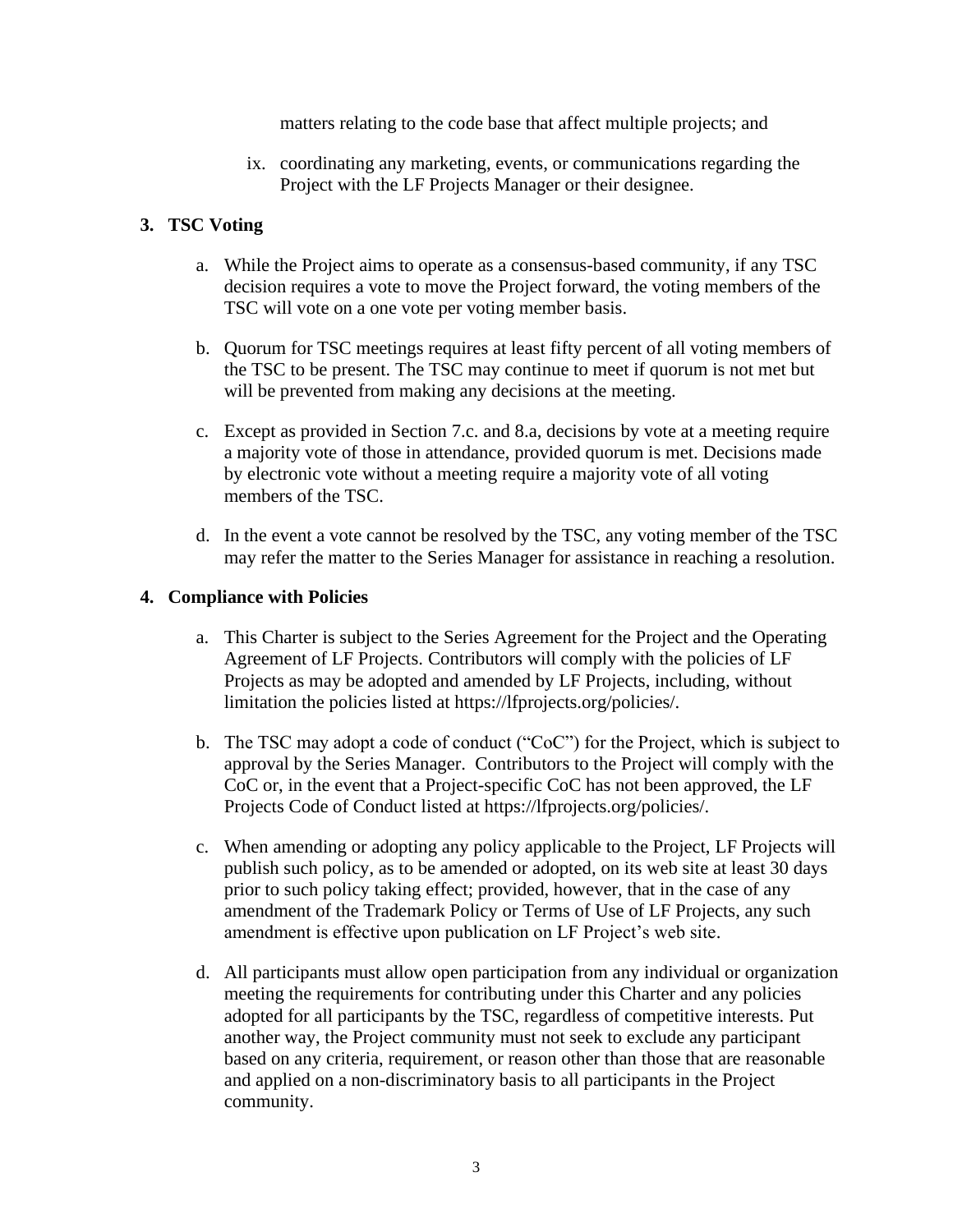e. The Project will operate in a transparent, open, collaborative, and ethical manner at all times. The output of all Project discussions, proposals, timelines, decisions, and status should be made open and easily visible to all. Any potential violations of this requirement should be reported immediately to the LF Projects Manager.

## **5. Community Assets**

- a. LF Projects will hold title to all trade or service marks used by the Project ("Project Trademarks"), whether based on common law or registered rights. Project Trademarks will be transferred and assigned to LF Projects to hold on behalf of the Project. Any use of any Project Trademarks by participants in the Project will be in accordance with the license from LF Projects and inure to the benefit of LF Projects.
- b. The Project will, as permitted and in accordance with such license from LF Projects, develop and own all Project GitHub and social media accounts, and domain name registrations created by the Project community.
- c. Under no circumstances will LF Projects be expected or required to undertake any action on behalf of the Project that is inconsistent with the tax-exempt status or purpose, as applicable, of LFP, Inc. or LF Projects, LLC.

### **6. General Rules and Operations.**

- a. The Project will:
	- i. engage in the work of the project in a professional manner consistent with maintaining a cohesive community, while also maintaining the goodwill and esteem of LF Projects, LFP, Inc. and other partner organizations in the open source software community; and
	- ii. respect the rights of all trademark owners, including any branding and trademark usage guidelines.

### **7. Intellectual Property Policy**

- a. Participants acknowledge that the copyright in all new contributions will be retained by the copyright holder as independent works of authorship and that no contributor or copyright holder will be required to assign copyrights to the Project.
- b. Except as described in Section 7.c., all contributions to the Project are subject to the following:
	- i. All new inbound code contributions to the Project must be made using the Mozilla Public License, Version 2.0, available here: https://www.mozilla.org/en-US/MPL/2.0/ (the "Project License").